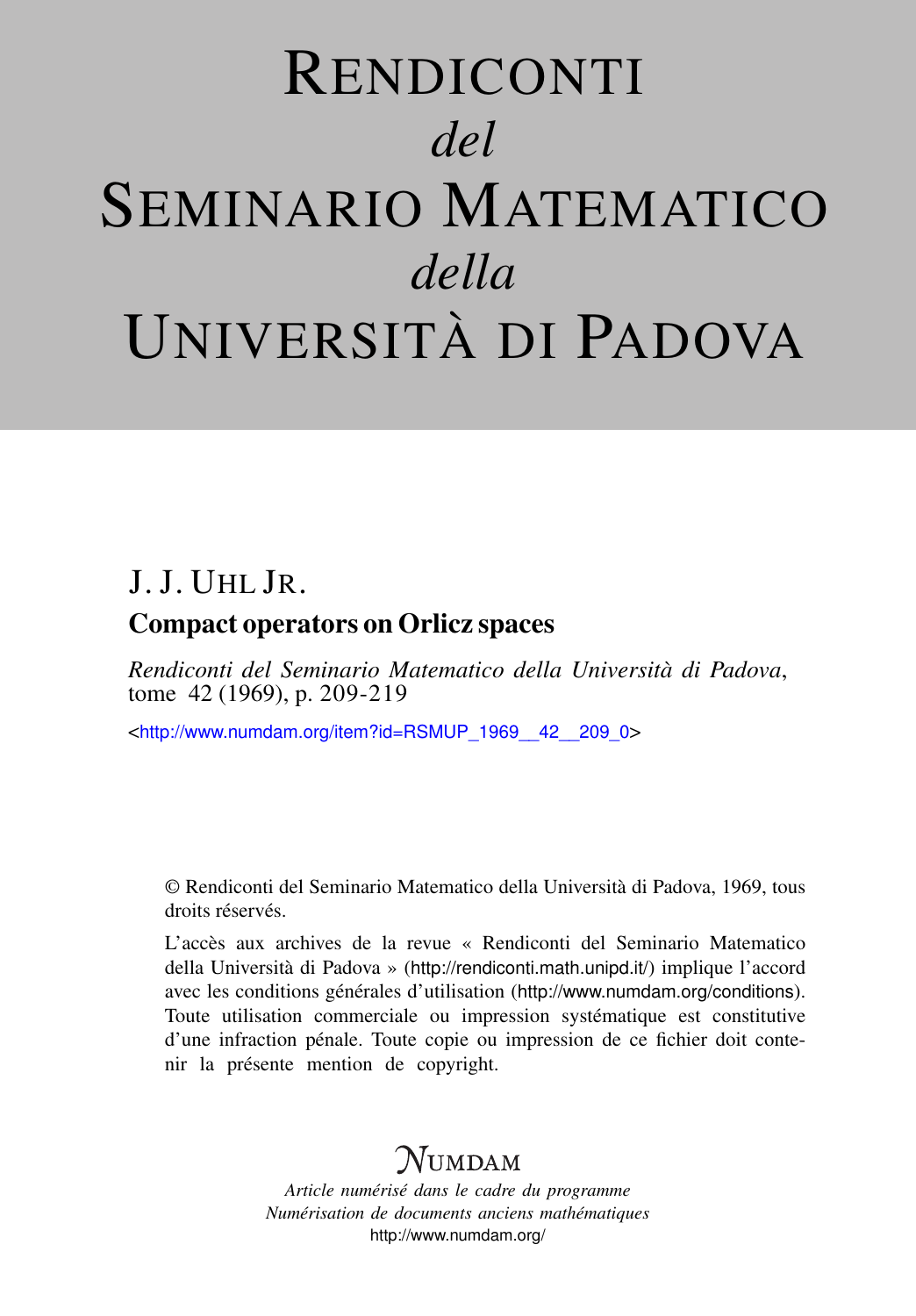#### COMPACT OPERATORS ON ORLICZ SPACES

by J. J. UHL, JR. \*)

Recently there has been some effort [2, 3, 7] devoted to representations of the general bounded linear operator in the Orlicz spaces  $L^{\Phi}$  of Banach space valued functions. On the hand, it appears that comparatively little effort has been directed to obtaining information about special types of bounded linear operators on the Orlicz spaces. The purpose of this paper is to investigate some properties of compact linear operators defined on, or with values in, an Orlicz space.

In the first section, preliminary results concerning Orlicz spaces, whose underlying measure is possibly only finitely additive, will be given to establish the setting of the work which follows. The second section is concerned with the problem of characterizing the compact operators on or into a fairly general class of Orlicz spaces and investigating some of their properties- including their property of being limits of linear operators with a finite dimensional range. The results obtained in this analysis will then be applied, in section three, to existing representations of bounded linear operators on Orlicz spaces to obtain a characterization of operator valued set function which represent compact operators.

#### I. Some Preliminaries.

Throughout this paper,  $\mu$  is a finitely additive non-negative extended real valued set function defined on a field  $\Sigma$  of subsets of a point set  $\Omega$ .

<sup>\*)</sup> Indirizzo dell'A.: Depart. of Math., Univ. of Illinois, Urbana, 111., 61801.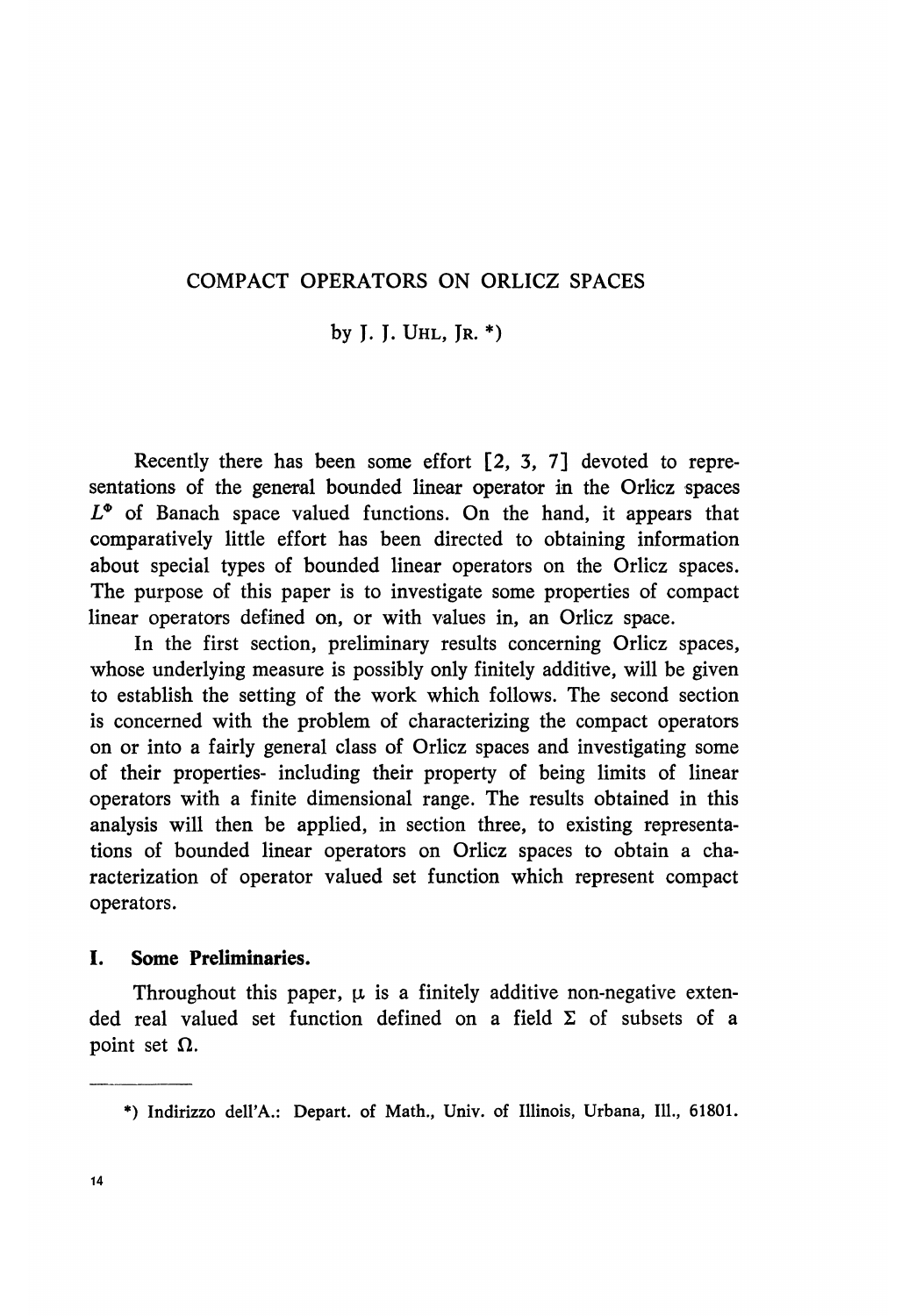Further it is assumed that  $\mu$  has the finite subset property; i.e. if  $E \in \Sigma$  and  $\mu(E) = \infty$ , then there exists  $E_0 \in \Sigma$ ,  $E_0 \subset E$  such that  $0 \lt \mu(E_0) \lt \infty$ .  $\mathcal{R}$  and  $\mathcal{Q}_f$  are Banach spaces with conjugate spaces  $\mathcal{R}^*$  and  $\mathcal{M}^*$  repectively.  $B(\mathcal{R}, \mathcal{M})$  is the Benach space of all bounded linear operators from  $\mathcal{R}$  to  $\mathcal{A}$ .

 $\Phi$  is a continuous Young's function [9] with complementary function  $\Psi$ .  $L^{\Phi}(\Omega, \Sigma, \mu, \mathcal{R}) (= L^{\Phi}(\mathcal{R}))$  is the linear space of all totally  $\mu$ -measurable [4]  $\mathcal{R}$  valued functions f satisfying  $\int \Phi(\|f\|/k) d\mu \leq 1$ for some positive  $k$ , where the integration procedure here and throughout

unless noted otherwise is that of [4]. Upon the identification of functions which differ on at most a  $\mu$ -null set,  $L^{\Phi}(\mathcal{X})$  becomes a normed linear space under each of the equivalent norms  $N_{\Phi}$  and  $||\cdot||_{\Phi}$  defined for  $f \in L^{\Phi}(\mathcal{R})$ by

$$
N_{\Phi}(f) = \inf \left\{ k > 0 : \int\limits_{\Omega} \Phi(\parallel f \parallel / k) d\mu \le 1 \right\}
$$

and

$$
\|f\|_{\Phi}=\sup\left\{\int\|f\|\,\|\,g\|\,d\mu:g\in L^{\Psi}(\mathfrak{H}^*),\;N_{\Psi}(g)\leq 1\right\}
$$

respectively.  $M^{\circ}(\mathcal{X})$  denotes the closure of the subspace of  $L^{\circ}(\mathcal{X})$ spanned by the simple functions. If  $\Phi$  satisfies the  $\Delta_2$ -condition ( $\Phi(2x)$   $\leq$  $f(X \Phi(x))$  for all x and some finite K), then  $M^{\Phi}(\mathcal{R}) = L^{\Phi}(\mathcal{R})$  [7, 9].

A partition  $\pi = \{ E_n \}$  is a finite collection of disjoint  $\Sigma$ -sets, each of finite measure. The class of partitions II directed by the partial ordering  $\pi_1 \leq \pi_2$  if each member of  $\pi_1$  is the union of members of  $\pi_2$ .

LEMMA 1. Let  $\pi = \{E_n\}$  be a partition. If  $E_\pi$  is defined for  $f \in M^{\Phi}(\mathfrak{H})$  by

$$
E_{\pi}(f) = \sum_{\pi} \frac{\int_{E_n} f d\mu}{\mu(E_n)} \chi_{E_n}
$$

 $(\chi_E$  is the characteristic or indicator function of E), then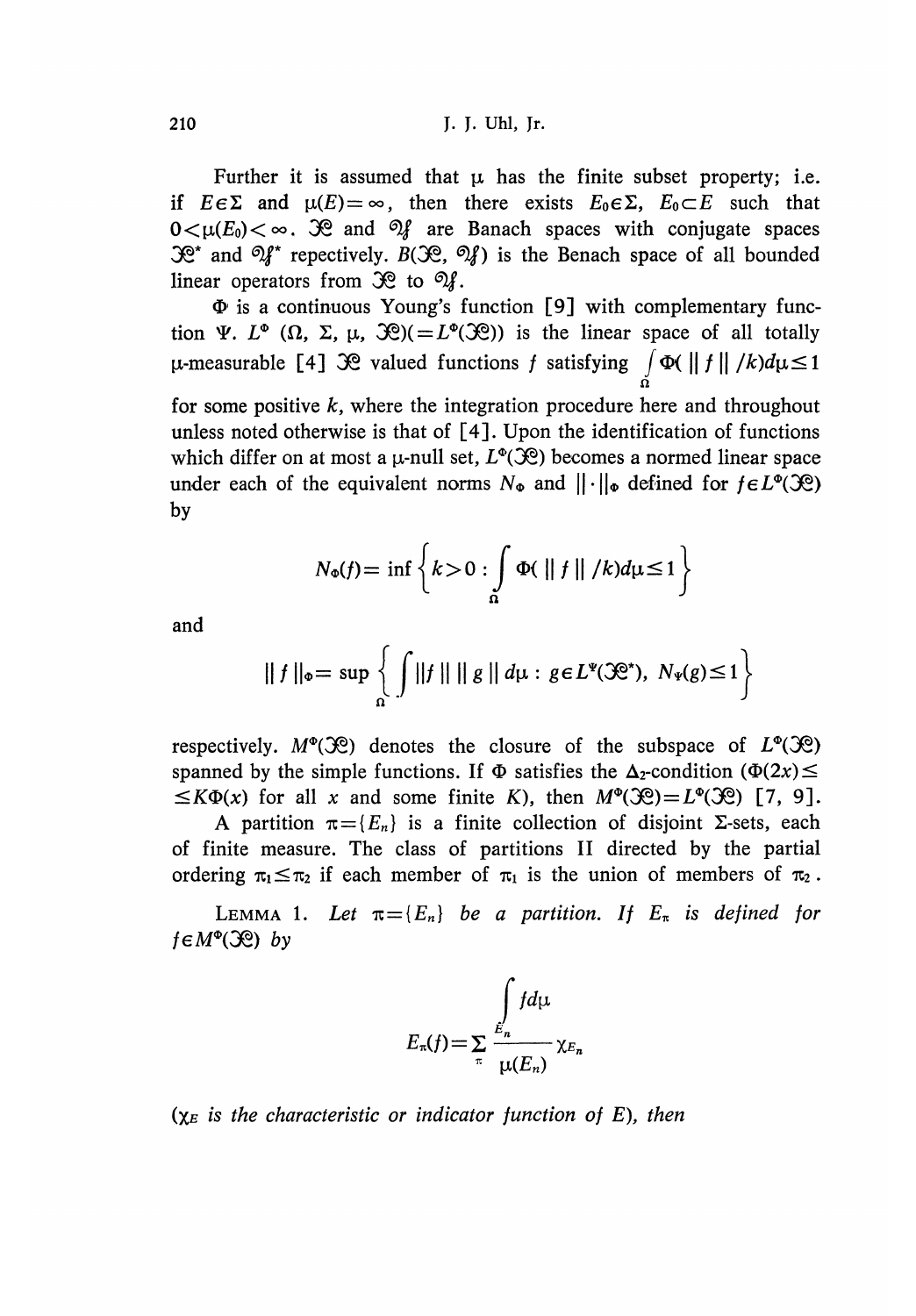$$
a) N_{\Phi}(E_{\pi}(f)) \leq N_{\Phi}(f),
$$

and

b) 
$$
\lim_{\pi} N_{\Phi}(E_{\pi}(f)-f)=0
$$
 for all  $f \in M^{\Phi}(\mathfrak{H})$ .

**PROOF.** The proof of (a) which follows from the convexity of  $\Phi$ can be constructed from [7, Thm 11.5] and [7, Thm 1.9] and will be omitted. (b) is an immediate consequence of  $[4, II.3.6]$  an the fact that the  $E_{\pi}$  are contractions. Q.E.D.

For ease of reference, we shall now introduce a space of set functions which will play a major role in the theorems which follow.

DEFINITION 2. [7] Let  $\Sigma_0 \subset \Sigma$  be the ring of sets of finite  $\mu$ -measure.  $V^{\phi}(\mathcal{X})$  is the space of all finitely additive  $\mu$ -continuous  $\mathcal{X}$  valued functions F defined of  $\Sigma_0$  which satisfy

$$
N_{\Phi}(F) = \inf \left\{ k > 0 : \sup_{\pi} \sum_{\pi} \Phi \left( \frac{\| F(E_n) \|}{k \mu(E_n)} \right) \mu(E_n) \le 1 \right\}
$$

is finite.

According to [7, Thm I.16],  $N_{\Phi}$  furnishes a norm for  $V^{\Phi}(\mathcal{R})$  under which  $V^{\phi}(\mathcal{R})$  becomes a Banach space. Of crucial importance in the later work is the following theorem which is proved in  $[7,$  Section V].

THEOREM 3. Let  $\Phi$  be continuous. The conjugate space to  $M^{\Phi}(\mathcal{R})$ .  $(M^{\Phi}({\mathcal{R}}))^*$  is equivalent to  $V^{\Psi}({\mathcal{R}}^*)$ . If  $l \in M^{\Phi}({\mathcal{R}})^*$ , there exists a unique  $G \in V^{\Psi}(\mathcal{R}^*)$  such that

$$
l(f) = \int\limits_{\Omega} f dG, \ f \in M^{\Phi}(\mathfrak{H}),
$$

where the integral is that of [1]. Conversely each  $G \in V^{\Psi}(\mathcal{X}^{\Phi})$  defines a member of  $M^{\circ}(\mathcal{R})^*$  through the above formula. Moreover, if  $M^{\circ}(\mathcal{R})$ is normed with  $\|\cdot\|_{\Phi}$ , the induced norm of l above is  $N_{\Psi}(G)$ .

This section will be terminated with a theorem essentially due to Vala [8]. It is given here its present form for use later and because of its possible independent interest.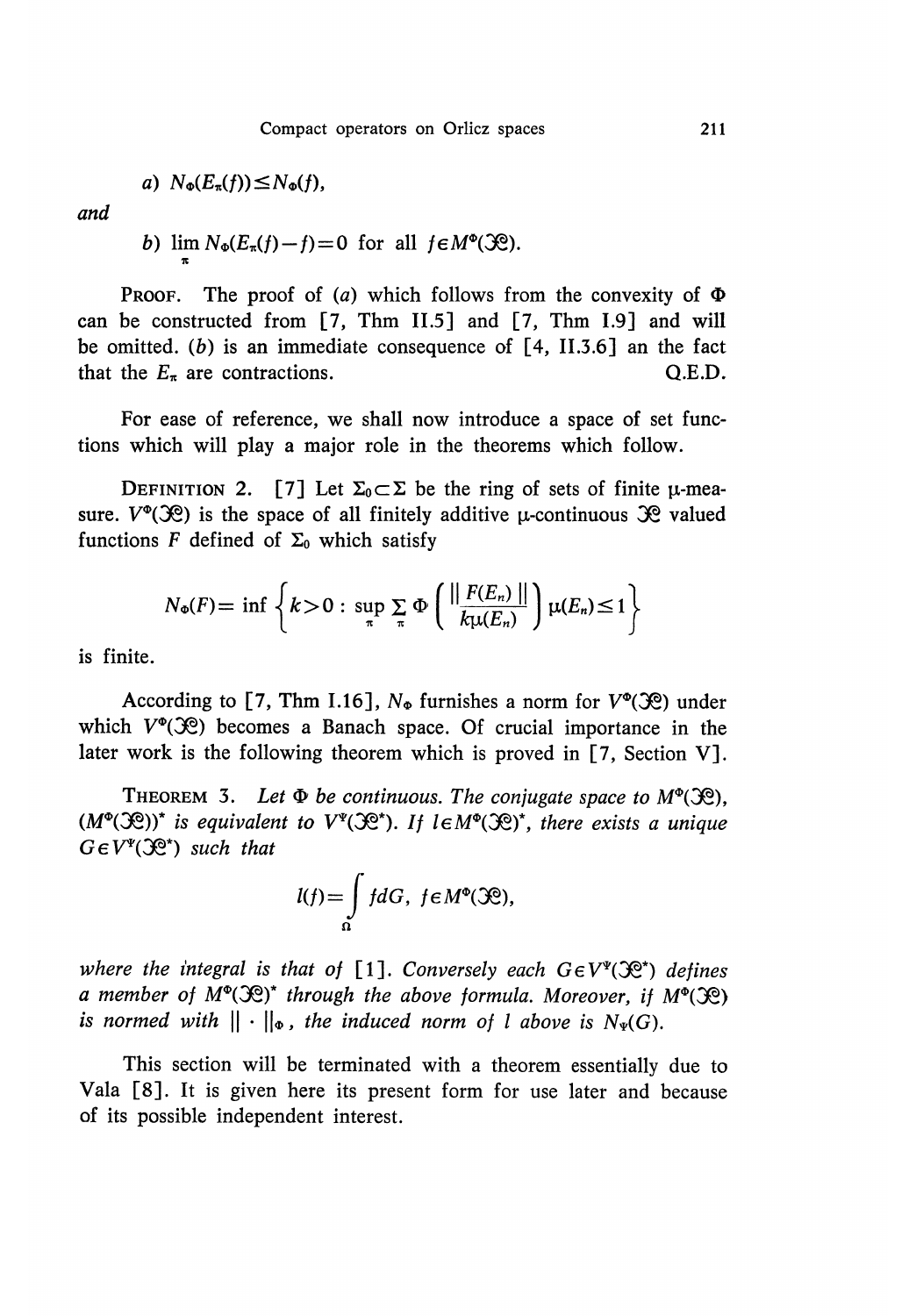THEOREM 4. Let  $\{t_{\tau}, \tau \in I\}$  be a net of compact linear operators (i.e. operators which map bounded sets into relatively compact sets) mapping  $\mathcal{R}$  into  $\mathcal{A} \cdot I$  f

(i) 
$$
\lim t_{\tau}(x) = t(x)
$$
 exists for all  $x \in \mathcal{R}$ ,

and

(ii) there exists a compact operator  $s \in B(\mathcal{R}, \mathcal{Q})$  such that  $||t_1(x)|| \leq ||s(x)||$  for all  $x \in \mathcal{R}$ ,  $\tau \in I$ , then t is compact and  $\lim ||t_1 -t \parallel = 0$  in the uniform operator topology.

**PROOF.** Suppose conditions (i) and (ii) are satisfied and  $\varepsilon > 0$ is given. Since s is compact, there exitst a finite covering  $\{A_n\}$  of the unit ball U of  $\mathcal{R}$  such that  $x_1$ ,  $x_2 \in A_n$  implies  $||s(x_1)-s(x_2)|| < \varepsilon/3$ . Now choose an element  $x_n \in A_n$ . By (i) and (ii), there exists for each  $x_n$  an index  $\tau_n \in I$  such that  $\tau'$ ,  $\tau \geq \tau_n$  implies  $|| t_\tau(x_n) - t_\tau(x_n) || < \varepsilon/3$ . Since I is directed, there exists  $\tau_0 \in I$  such that  $\tau_0 \geq \tau_n$  for all  $\tau_n$  defined above. Thus, if  $x \in U$  is arbitrary and  $A_n$  is chosen such that  $x \in A_n$ , then for  $\tau$ ,  $\tau' \geq \tau_0$ , we have

$$
|| \ t_{\tau'}(x) - t_{\tau}(x) || \le || \ t_{\tau'}(x) - t_{\tau'}(x_n) ||
$$
  
+ 
$$
|| \ t_{\tau'}(x_n) - t_{\tau}(x_n) || + || \ t_{\tau}(x_n) - t_{\tau}(x) ||
$$
  

$$
\le 2 || \ s(x) - (x_n) || + || \ t_{\tau'}(x_n) - t_{\tau}(x_n) ||,
$$

by condition (ii),

$$
<\!2\varepsilon/3+\varepsilon/3\!=\!\varepsilon,
$$

by the choice of  $A_n$  and  $\tau_0$ . Thus, for  $\tau$ ,  $\tau' \geq \tau_0$ , and  $x \in U$ ,

$$
\| t_{\tau'}(x) - t_{\tau}(x) \| < \varepsilon.
$$

It follows that  $\lim_{\tau, \tau'} || t_{\tau} - t_{\tau'} || = 0$ , and that

$$
\lim_{\tau} \| t_{\tau} - t \| = 0. \qquad \text{Q.E.D.}
$$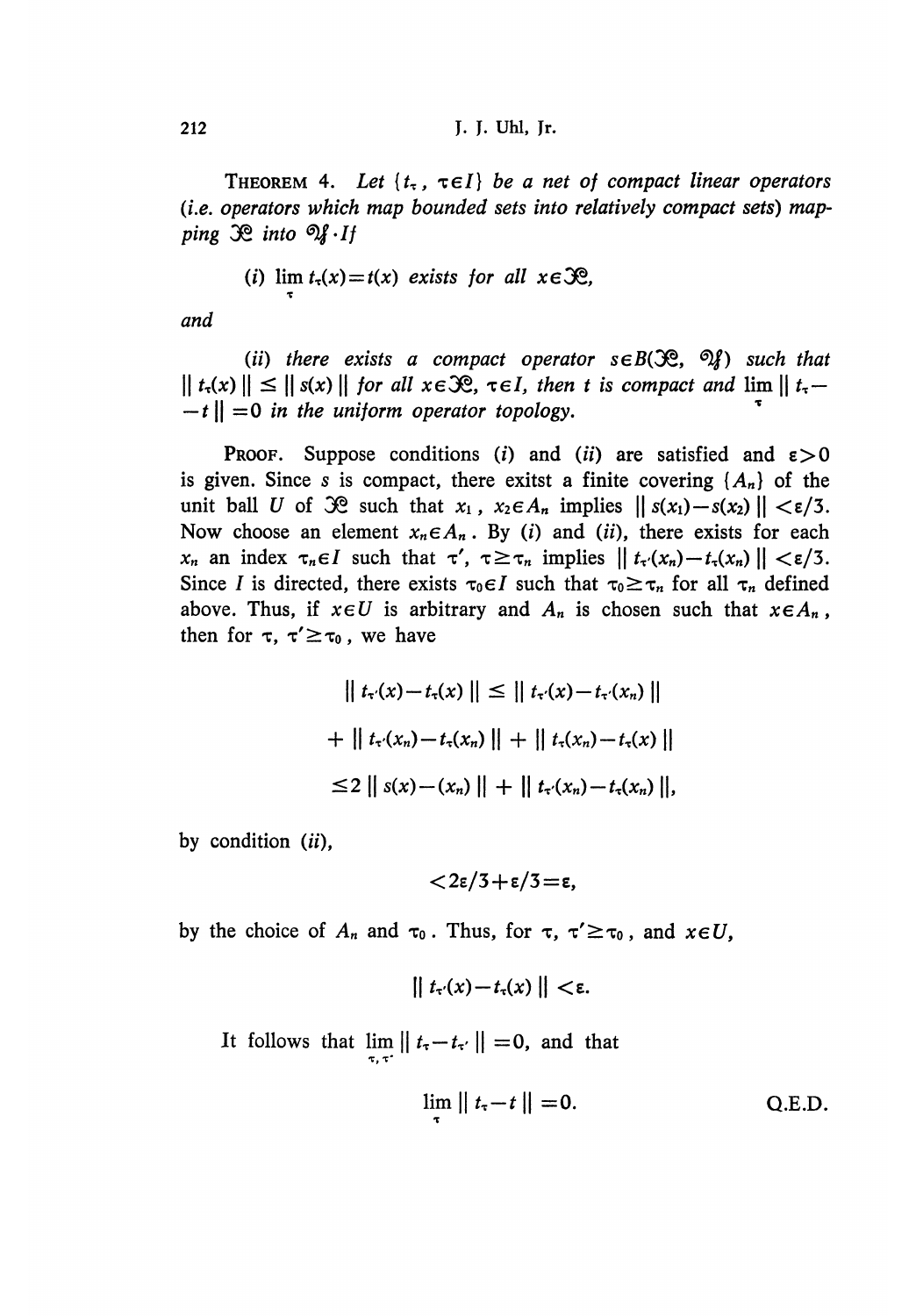#### II. Compact operators on and into Orlicz spaces.

This section is concerned with the characterization of compact linear operators which map an Orlicz space into a range space  $\mathcal{A}$  or are defined on  $\mathcal{U}$  with range in an Orlicz space. The characterization obtained will then be applied to the problem of approximating these compact operators by bounded linear operators with a finite dimensional range. The following theorem is the main result of this paper.

THEOREM 5. Let  $\mathcal{R}$  be reflexive,  $\Phi$  be continuous. If  $\Psi$  obeys the  $\Delta_2$ -condition  $(\Psi(2x) \leq K \Psi(x))$ , then  $t \in B(M^{\circ}(\mathcal{X}))$ ,  $\mathcal{Y}$ ) is compact if and only if

(i) For each  $E \in \Sigma_0$ , the operator  $T(E) : \mathcal{R} \to \mathcal{R}$  defined by  $T(E)[x] = t(x \chi_E)$  is a compact linear operator,

and

(ii)  $\lim_{n \to \infty} ||t \cdot E_n - t|| = 0$  in the uniform operator tolology.

PROOF. (Sufficiency). First we shall show that condition (i) implies  $t \cdot E_{\pi}$  is compact for each partition  $\pi$ . For, if  $\pi = \{E_n\}$  is a partition, then

$$
t \cdot E_{\pi}(f) = t \left[ \sum_{\substack{n}{k} \neq n} \frac{\int f d\mu}{\mu(E_n)} \chi_{E_n} \right]
$$
  

$$
= \sum_{\pi} \frac{t \left( \int f d\mu \chi_{E_n} \right)}{\mu(E_n)} = \sum_{\pi} \frac{T(E_n) \left[ \int \int E_n d\mu \right]}{\mu(E_n)},
$$

by the definition of  $T(E_n)$ . By condition (i),  $T(E_n)$  is compact for each  $E_n \in \pi$ . Hence  $T(E_n)$  takes boundes sets in  $\mathcal{R}$  into conditionally compact sets in  $\mathfrak{A}$ . Now, if  $|| f ||_{\Phi} \leq 1$ , then

$$
\bigg\|\int\limits_{E_n} f d\mu\bigg\| \leq \int\limits_{\Omega} \|\,f\,\|\,\chi_{E_n} d\mu \leq \|\,\chi_{E_n}\|_{\Psi}
$$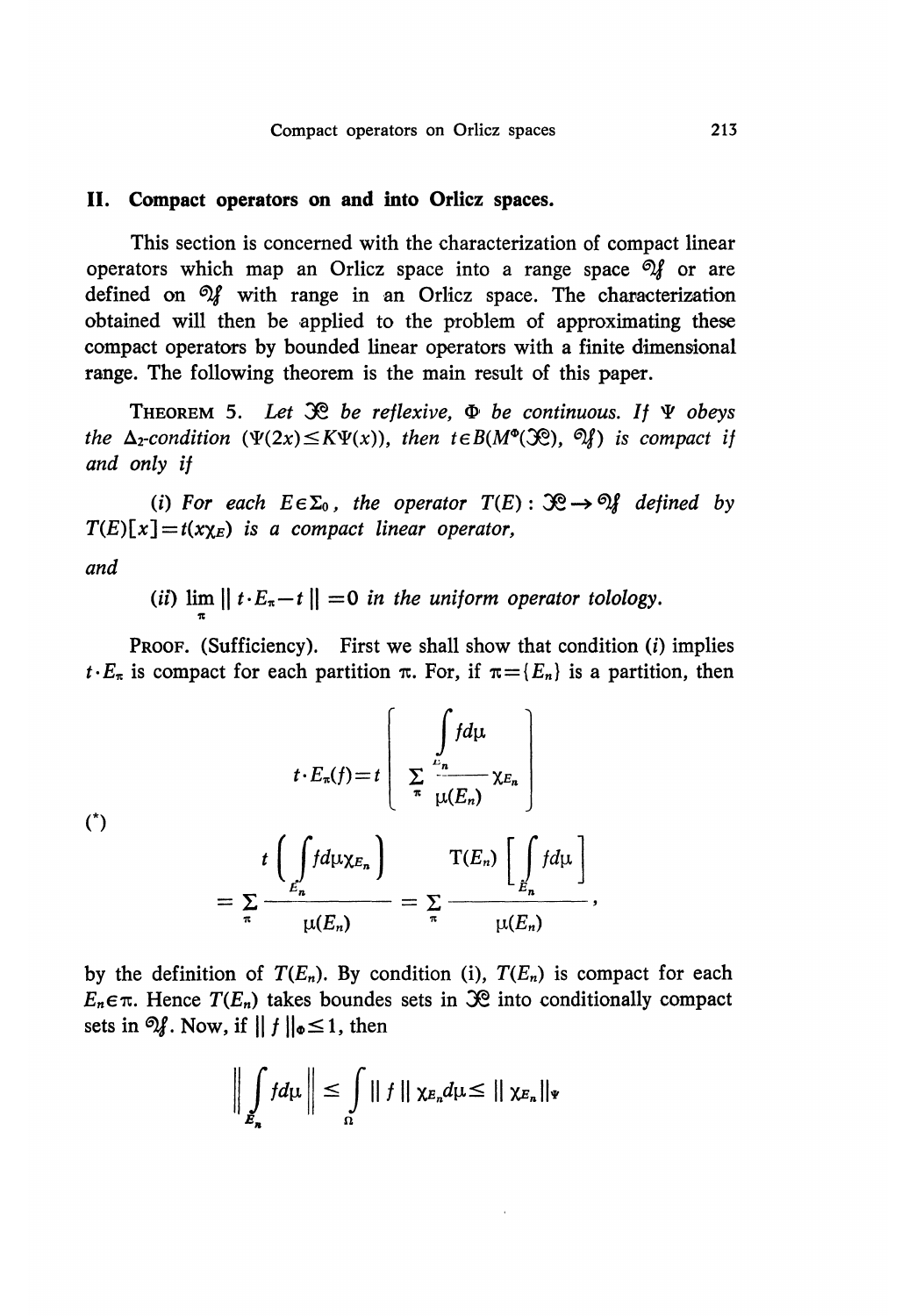by the Hölder inequality [7, 9]. Hence  $\int_{F_1} f d\mu : || f ||_{\Psi} \le 1$  is a bounded set in  $\mathcal{R}$  for each  $E_n$ , and hence

$$
\left\{ T(E_n) \left[ \int\limits_{E_n} f d\mu \right] : || f ||_{\Phi} \le 1 \right\}
$$

is conditionally compact in  $\mathfrak{A}$ . From this and (\*) above, we infer immediately that  $t \cdot E_{\pi}$  is compact. To complete the proof of the sufficiency, note that by condition (ii),  $\lim ||t \cdot E_{\pi} - t|| = 0$ . Thus t, as the operator 7C limit of compact operators, is itself compact.

(Necessity). Suppose  $t \in B(M^{\circ}(\mathcal{R}), \mathcal{Q}_k)$  is compact and for  $E \in \Sigma_0$ consider  $S = \{T(E) \mid x \mid \mid \leq 1\} = \{t(x\chi_E) : \mid \mid x \mid \mid \leq 1\}$ . Since  $\{\chi_{\chi_E} :$  $||x|| \le 1$  is a bounded set in  $M^{\circ}(\mathcal{R})$  and t is compact, it follows that S is conditionally compact in  $\mathfrak{A}$ . This proves the necessity of condition (i).

To establish (ii), let  $y^* \in \mathcal{D}f^*$  be arbitrary. Then  $y^* t \in M^{\circ}(\mathcal{R})^*$  and according to theorem 3 there exists a unique  $G(=G_y)\epsilon \vee \Psi(\mathcal{R}^*)$  such that for  $f \in M^{\circ}(\mathcal{R})$ ,

$$
y^*t(f) = \int\limits_{\Omega} f dG.
$$

Now, for the same  $y^* \in \mathcal{D}f^*$ , consider

$$
y^*t \cdot E_\pi(f) = \int_{\Omega} E_\pi(f) dG = \int_{\Omega} \left[ \sum_{\pi} \frac{\int_{E_n} f d\mu}{\mu(E_n)} \chi_{E_n} \right] dG
$$

$$
= \sum_{\pi} \frac{G(E_n) \left[ \int_{E_n} f d\mu \right]}{\mu(E_n)} = \int_{\Omega} f dG_\pi,
$$

where

$$
G_{\pi}(E) = \sum_{\pi} \frac{G(E_n)}{\mu(E_n)} \mu(E_n \cap E) \text{ for } E \in \Sigma_0.
$$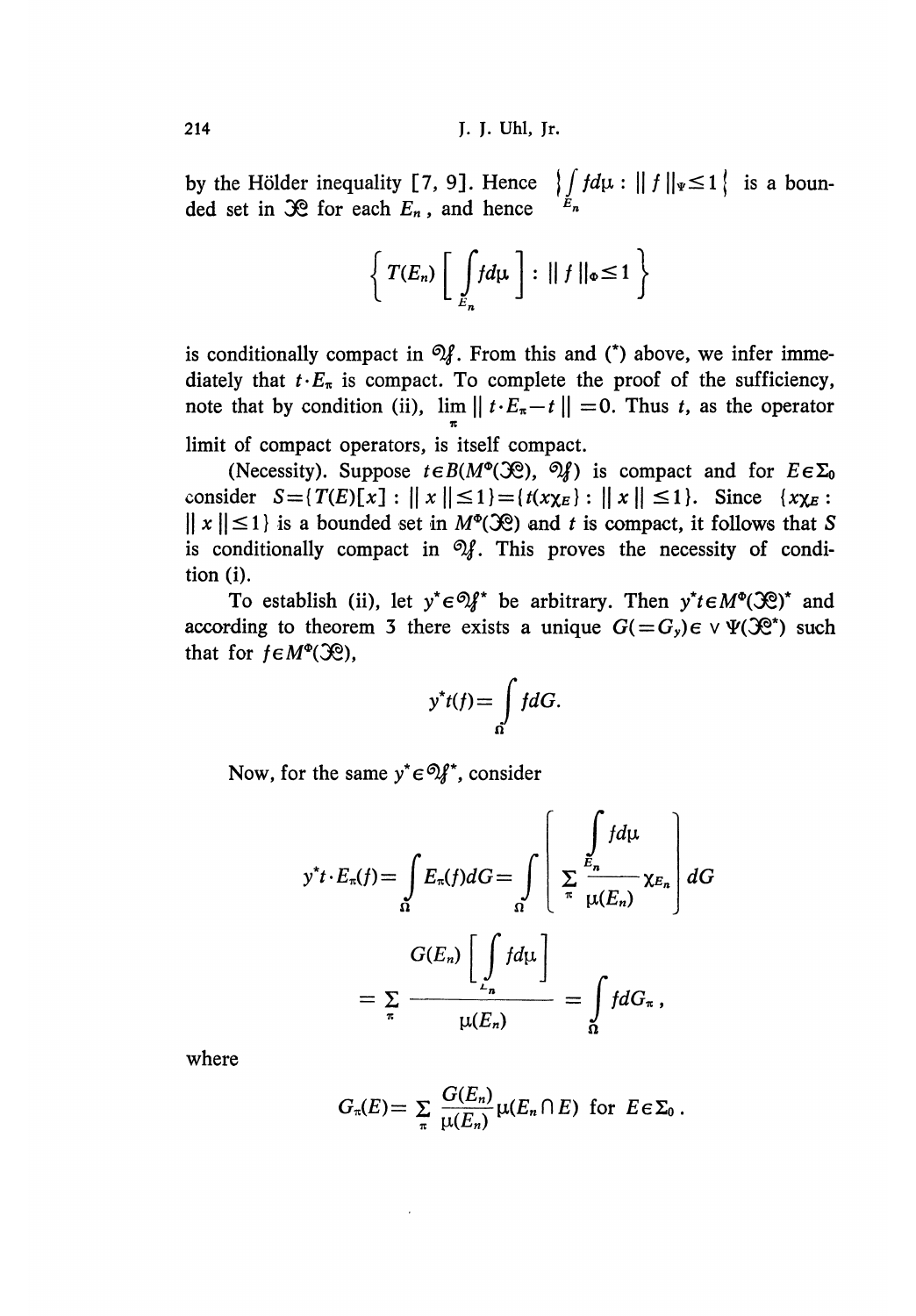Another application of theorem 3 and the introduction of the adjoint operators  $t^*$  and  $(t \cdot E_\pi)^*$  of t and  $t \cdot E_\pi$  respectively yeld

$$
|| t^*(y^*) || = || y^*t || = N_{\Psi}(G)
$$
, and  
 $||(t \cdot E_{\pi})(y^*) || = || y^*t \cdot E_{\pi}|| = N_{\Phi}(G_{\pi}).$ 

But according to [7, Thm 1.9],  $N_{\Psi}$ ) $G_{\pi}$ )  $\leq N_{\Psi}(G)$ . Whence  $|| (t \cdot E_{\pi})^*(y^*) || \le ||t^*(y^*)||$ . Moreover, by [7, Cor. IV.7], the hypothesis of the theorem ensures  $\lim N_{\Psi}(G_{\pi}-G)=0$ . Thus  $\lim ||(t \cdot E_{\pi})^{\ast}(y^{\ast}) -t^*(y^*)$  = 0. Further note that since t is compact so are the  $t \cdot E_{\pi}$ , and Schauder's theorem guarantees the compactness of  $t^*$  and  $(t \cdot E_\pi)^*$ . Hence the hypothesis of theorem 4 is satisfied by the net  $\{ (t \cdot E_\pi)^*$ ,  $\pi \in \Pi \}$ and the bounding compact operator  $t^*$ . Using theorem 4, we have

$$
0 = \lim_{\pi} || (t \cdot E_{\pi})^* - t^* || = \lim_{\pi} || t \cdot E_{\pi} - t ||.
$$
 Q.E.D.

Focusing our attention on the problem of approximating compact operators by bounded linear operators with a finite dimensional range, we have the following.

COROLLARY 6. Under the hypothesis of theorem 5 and with the further assumption that  $\mathcal{R}$  is the scalar field, each compact member of  $B(M^{\circ}(\mathcal{R}), \mathcal{A})$  is the limit, in the uniform operator topology, of a net of bounded linear operators whose range is finite dimensional.

PROOF. By theorem 5,  $\lim ||t \cdot E_{\pi} - t|| = 0$  for each compact t in  $B(M^{\circ}(\mathcal{X}))$ ,  $\mathcal{Y}$ ). But, since  $\mathcal{X}$  is the scalar field the range of each  $t \cdot E_{\pi}$ is contained in the span of  $\{T(E_n): E_n \in \pi\}$  which is a finite dimensional subspace of  $\mathcal{Q}_i$ . Q.E.D.

It can be shown that if  $\mathcal X$  and  $\mathcal Y$  are Banach spaces, such that any compact member of  $B(\mathcal{R}, \mathcal{D})$  can be approximated in the uniform operator topology by bounded linear operators whise ranges are finite dimensional, then corollary 6 remains true for compact members of  $B(M^{\circ}(\mathcal{X}))$ ,  $\mathcal{Y}$ ). The details are omitted here.

REMARK. The hypothesis of theorem 5 (and hence corollary 6) can be weakened slightly. As the proof, shows, the  $\Delta_2$ -condition was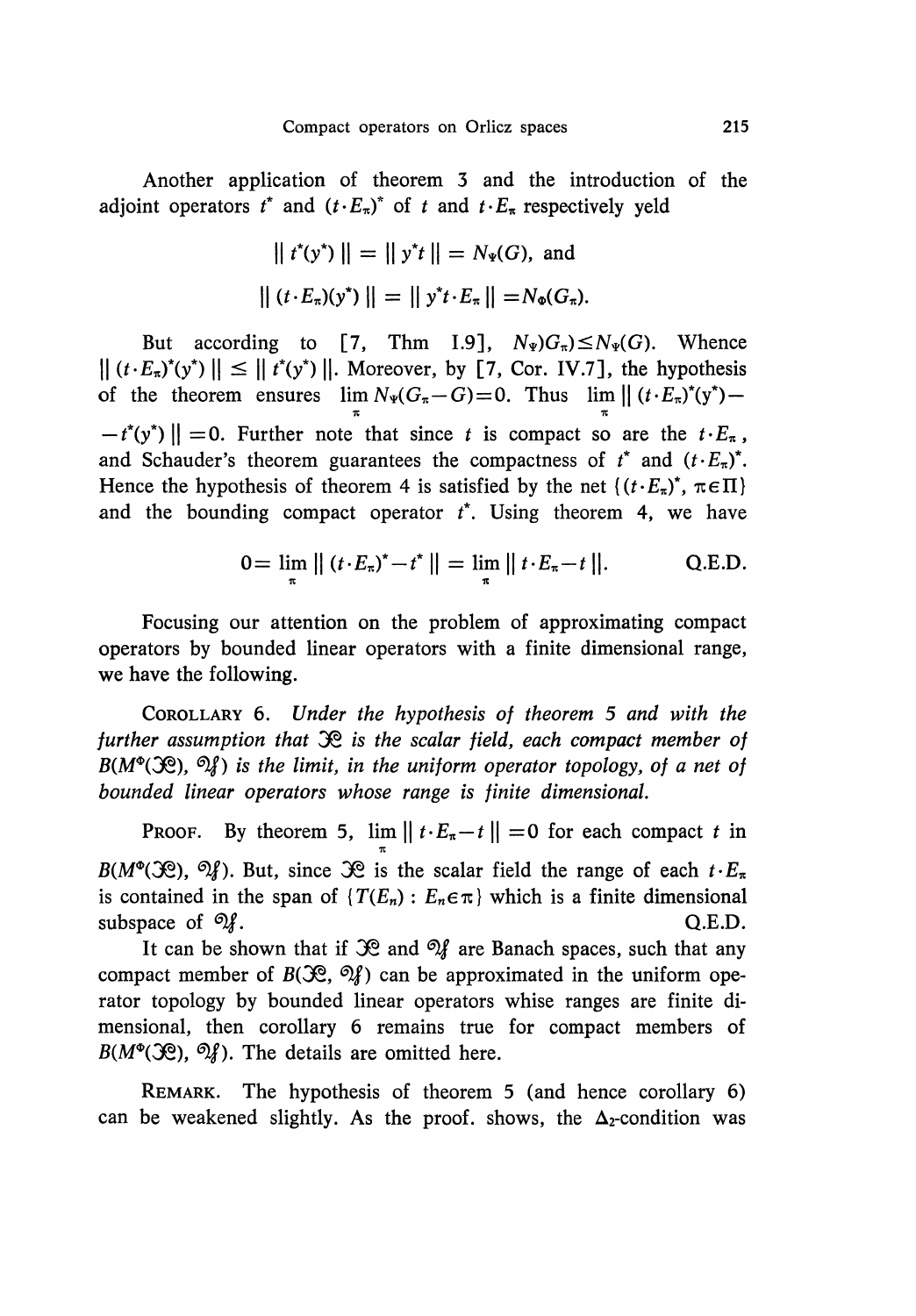needed for  $\Psi$  only to permit the conclusion  $\lim N_{\Psi}(G_{\pi}-G)=0$ . If we  $\pi$ specify instead that  $\lim_{N \to \infty} N_{\Psi}(G_{\pi} - G) = 0$  for all  $G \in V^{\Psi}(\mathcal{X}^*)$ , then theorem 5 remains true. Thus, in addition to all the  $L^p(\mathcal{R})$  ( $1 < p < \infty$ ) spaces where  $\mathcal{R}$  is a reflexive Banach space, the conclusion of theorem 5 holds for  $L^1(\mathcal{R})$  when  $\mathcal{R}$  is the scalar field and the underlying measure space is finite and countably additive.

The hypothesis of theorem 5 cannot be weakened further than the slight generalization indicated above. For, if (i) and (ii) of theorem 5 provide a necessary condition for an operator in  $B(M^{\circ}(\mathcal{R}), \mathcal{Q}_k)$  to be compact, then these conditions must be necessary when  $\mathcal{R}$  is the scalar field. This implies  $\lim ||E_{\pi}-l|| = 0$  for all  $I \in M^{\circ}(\mathcal{R})^*$ . This and theorem 3 imply  $\lim_{\pi} N_{\Psi}(G_{\pi}-G)=0$  for all

Next we shall turn our attention to the case where  $t$  is a compact operator with its range in  $M^{\circ}(\mathcal{X})$ .

THEOREM 7. Let  $\Phi$  be continuous and  $\mathcal{R}$  be the scalar field. An operator t in  $B(\mathfrak{N}, M^{\circ}(\mathfrak{X}))$  is compact if and only if  $\lim || E_{\pi}t-t ||= 0$ in the uniform operator topology. Consequently each compact member of  $B(\mathcal{D}_A^g, M^{\circ}(\mathcal{P}))$  is the limit in the uniform operator topology of bounded linear operators whose ranges are finite dimensional.

PROOF. (Sufficiency). Suppose  $\lim ||E_{\pi}t-t|| = 0$  and consider for  $y \in \mathcal{D}$   $\mathcal{J}$ 

$$
E_{\pi}t(y) = \sum_{\pi} \frac{\int_{E_{\pi}}^{\infty} t(y) d\mu}{\mu(E_{\pi})} \chi_{E_{\pi}}.
$$

Since  $\mathcal{R}$  is the scalar field the range of  $E_{\pi}t$  is contained in the span of  $\{\chi_{E_n}: E_{\pi} \in \pi\}$  which is finite dimensional.

(Necessity). Let  $t \in B(\mathcal{D}f, M^{\circ}(\mathcal{X}))$  be compact. According to lemma 1,

 $N_{\Phi}(E_{\pi}t(y)) \leq N_{\Phi}(t(y)),$ 

and 
$$
\lim_{x \to 0} N_{\Phi}(E_{\pi}t(y) - t(y)) = 0
$$
 for all  $y \in \mathcal{D}_s$ .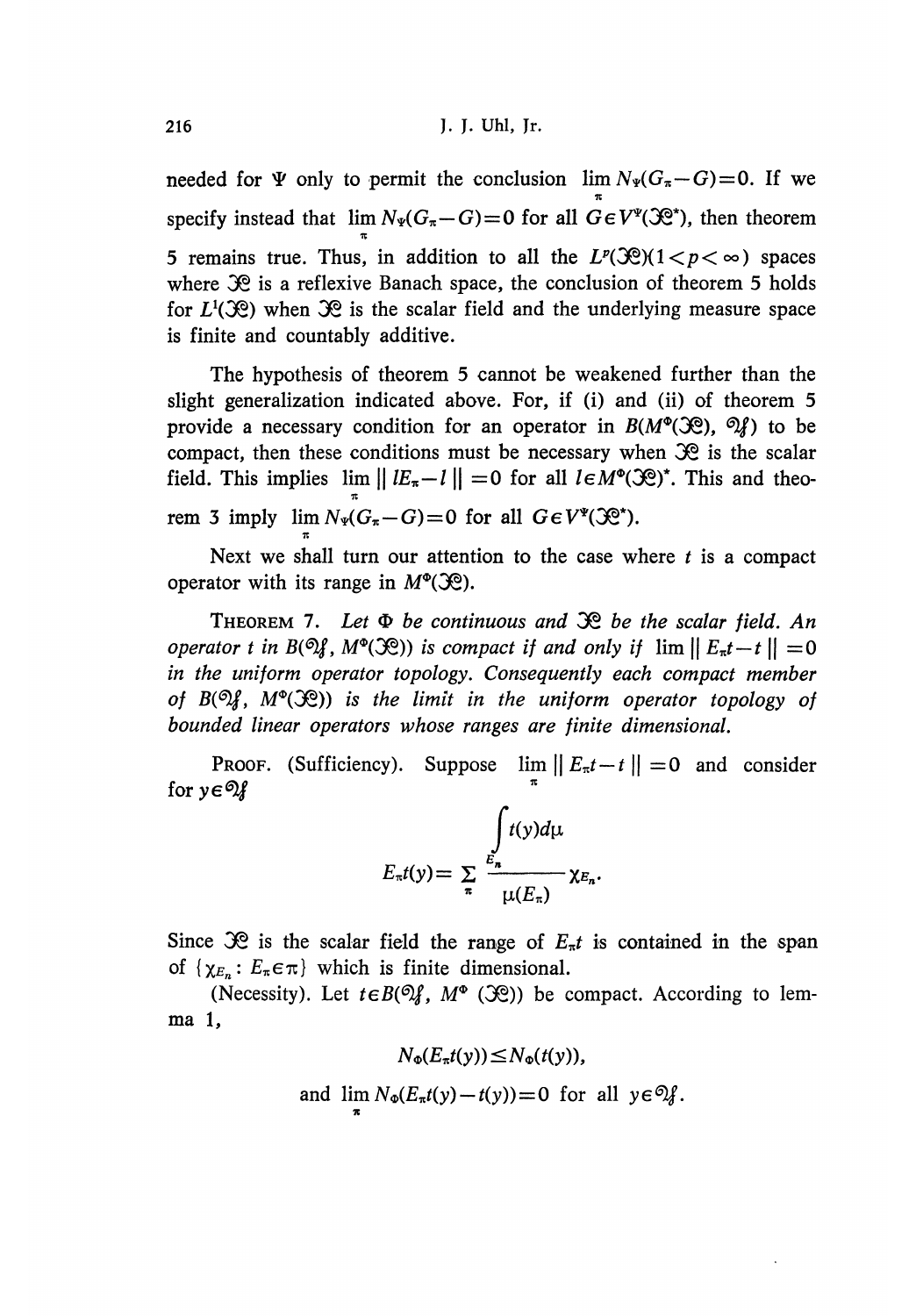Thus the hypothesis of theorem 4 is satisfied by the net  $\{E_{\pi}t, \pi \in \Pi\}$ and the dominating compact operator t. By theorem 4,  $\lim ||E_n t - t|| = 0$ . Q.E.D.

Combining theorems 5 and 7 is a result on quasitriangular operators.

DEFINITION 8. A member t of  $B(\mathcal{R}, \mathcal{R}) (=B(\mathcal{R}))$  is called quasitriangular if there exists an increasing net  $\{\mathcal{R}_{\tau}, \tau \in I\}(\mathcal{R}_{\tau}, \subset \mathcal{R}_{\tau}$ if  $\tau_1 \leq \tau_2$ ) of finite dimensional subspaces of  $\Re$  and projections  $E_\tau$  of 30 onto 30, such that  $||E_\tau|| \le 1$  and  $\lim ||tE_\tau - E_\tau tE_\tau|| = 0$ .

THEOREM 9. Let  $\mathcal{R}$  be the scalar field,  $\Phi$  be continuous and  $\Psi$ obey the  $\Delta_2$ -condition (or, more generally, suppose  $\lim N_*(G_\pi - G) = 0$ for all  $G \in V^*(\mathfrak{H})$ . Then every compact member of  $B(M^{\mathbf{e}}(\mathfrak{H}))$  is quasitriangular.

PROOF. Consider the net of projections  $\{E_\pi, \pi \in \Pi\}$ . Then  $\{E_\pi(M^{\Phi}(\mathcal{X}))\}\$ is an increasing net of finite dimensional subspaces of  $M^{\circ}(\mathfrak{H})$  and  $||E_{\pi}|| \leq 1$ . Moreover,

$$
\lim_{\pi} || tE_{\pi} - E_{\pi}tE_{\pi} ||
$$
\n
$$
\leq \lim_{\pi} || tE_{\pi} - t || + \lim_{\pi} || t - E_{\pi}t || + \lim_{\pi} || E_{\pi}t - E_{\pi}tE_{\pi} ||
$$
\n
$$
\leq 2 \lim_{\pi} || E_{\pi}t - t || + \lim_{\pi} || t - E_{\pi}t ||,
$$

since  $||E_{\pi}||=1$ ,

$$
=0
$$
 by theorems 5 and 7. Q.E.D.

#### III. Operator valued set functions which represent compact operators.

In [2, 3, and 7], representations of the general bounded linear operator on  $M^{\circ}(\mathcal{X})$  are given. In each case, the representation of  $t \in B(M^{\circ}(\mathcal{X}))$ ,  $\mathcal{Y}$  takes the form

$$
t(f) = \int_{\Omega} f dH, \text{ for } f \in M^{\Phi}(\mathfrak{R}),
$$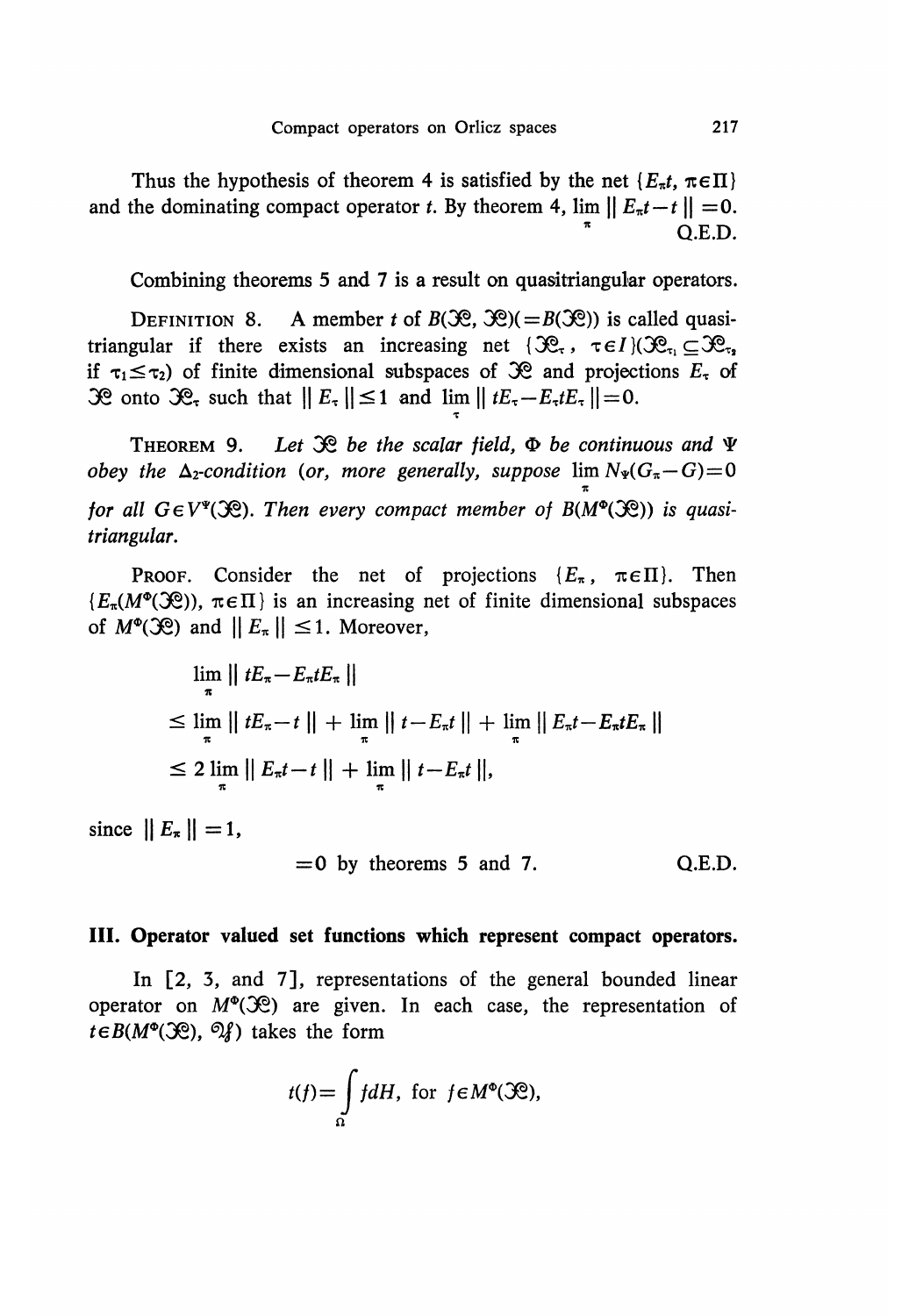where H is some  $B(\mathcal{R}, \mathcal{Q})$ -valued additive set function and the integral is that of Bartle [1]. The purpose of this section is to characterize those  $B(S_1^{\circ}, \mathcal{A})$  valued finitely additive set functions which qualify to represent compact members of  $B(M^{\circ}(\mathcal{X}))$ ,  $\mathcal{Y})$ ).

To be more precise, let  $W^{\Psi}(B(\mathcal{X}), \mathcal{Y}))$  be the space of all  $\mu$ -continuous finitely additive  $B(\mathcal{R}, \mathcal{Q})$ -valued set functions H defined on  $\Sigma_0$  (the ring of sets of finite  $\mu$ -measure) which satisfy

(i) 
$$
y^*H \in V^{\Psi}(\mathcal{R}^*)
$$
 for all  $y^* \in \mathcal{D}f^*$ ,

and

$$
(ii) \|H\|_{W^{\Psi}} = \sup_{\|y^*\| \le 1} N_{\Psi}(y^*H) < \infty.
$$

Then, according to [7. Cor V. 9], if  $\Phi$  is continuous  $B(M^{\circ}(\mathcal{R}), \mathcal{D}_f)$  $\cong W^{\Psi}(B(\mathcal{X}), \mathcal{Y})$  with  $t \in B(M^{\Phi}(\mathcal{X}), \mathcal{Y})$  having the representation  $\int f dH$  for all  $f \in M^{\Phi}(\mathcal{R})$  and some  $H \in W^{\Psi}(B(\mathcal{R}, \mathcal{D}_f))$ . The same result says that  $||t|| = ||H||_{w^{\Psi}}$  where  $||t||$  is the operator norm induced on t by  $\|\cdot\|_{\infty}$  on  $M^{\circ}(\mathcal{X})$ . The following result characterizes those membres of  $W^*(\mathfrak{X}, \mathfrak{A})$  which represent compact operators on the  $M^{\circ}(\mathcal{X})$  spaces under consideration.

THEOREM 10. Let  $\Phi$  be continuous,  $\Psi$  obey the  $\Delta_2$ -condition, and  $\mathcal{R}$  be reflexive. If  $t \in B(M^{\circ}(\mathcal{R}), \mathcal{Q}_f)$  is represented by  $H \in W^*(B(\mathcal{R}, \mathcal{Q}_f))$ (i.e.  $t(f) = \int dt$ ) then t is compact of and only if .0

(i)  $H(E) \in B(\mathcal{X}, \mathcal{Y})$  is compact for each  $E \in \Sigma_0$ 

and

(ii)  $\lim_{\pi}$  ||  $H - H_{\pi}$  || $w^* = 0$ , where for each partition

$$
H_n(E) = \sum_{\pi} \frac{H(E_n)}{\mu(E_n)} \mu(E_n \cap E), \ E \in \Sigma_0.
$$

**PROOF.** Let  $t(f) = \int_{\Omega} f dH$  for all  $f \in M^{\circ}(\mathcal{R})$ . By setting  $f = x \chi_E$  for some  $x \in \mathcal{R}$  and  $E \in \Sigma_0$ , it is not difficult to see that  $H(E)[x] = t(x \chi_E)$ . In addition,

$$
tE_{\pi}(f) = \int_{\Omega} E_{\pi}(f) dH
$$